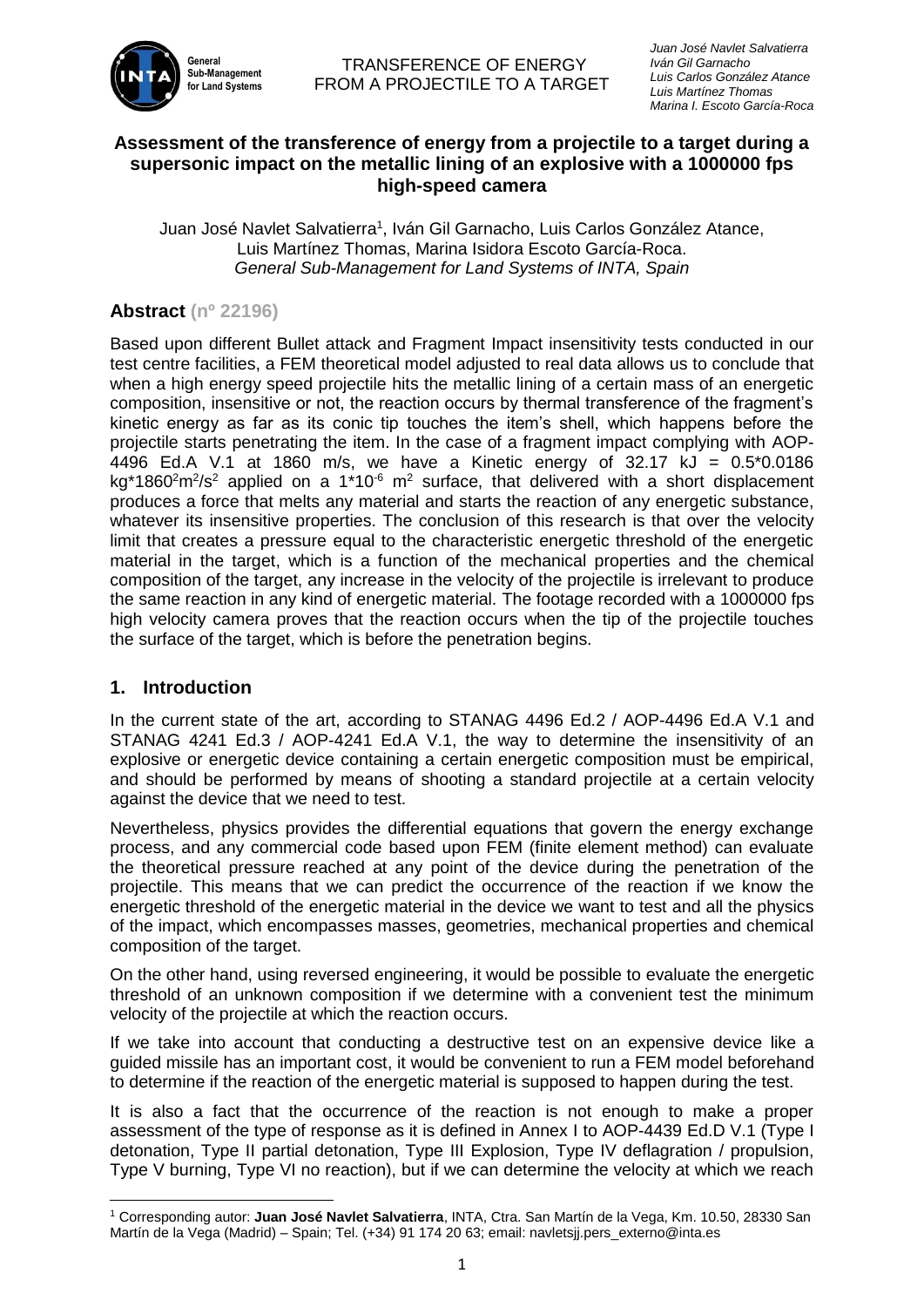

the energetic threshold we can successfully predict if we'll be in the domain of burning to no reaction, or in the domain of explosion to detonation when we expose the target to the standard velocities prescribed in AOP-4496 Ed.A V.1 and AOP-4241 Ed.A V.1.

Complying with NATO standards means that at least one test can't be avoided, which is either the one that produces no reaction at the maximum velocity or the one that produces a significant reaction at the lowest velocity.

To get into those upper and lower limits, clients frequently need to perform more than one test, which accounts for a significant cost within the research and development process of a new device.

If we perform a simple and economical FEM analysis before testing, we can determine how close to the standard velocity limits the threshold velocity of the energetic material is, and we can not only choose the best impact velocity, but we can also make a proper assessment of the insensitivity of the new device with a single test.

# **2. Finite Element Analysis**

#### **2.1. FEM Code**

We have used the version of Autodyn included in ANSYS 18.2.

#### **2.2. Geometry**

We can either define the geometry in a CAD application like CATIA 5 and import the file in ANSYS, or we can directly define the geometry of the parts in the Setup menu of Autodyn.

Whatever the case, we always try to create the most simple geometry that fits the real configuration of the test.

The most simple case is a bare mass of the energetic material exposed to the impact, as shown in figure 1 and figure 2.



*Figure 1. Nodes in the model of a bare mass of the energetic material.*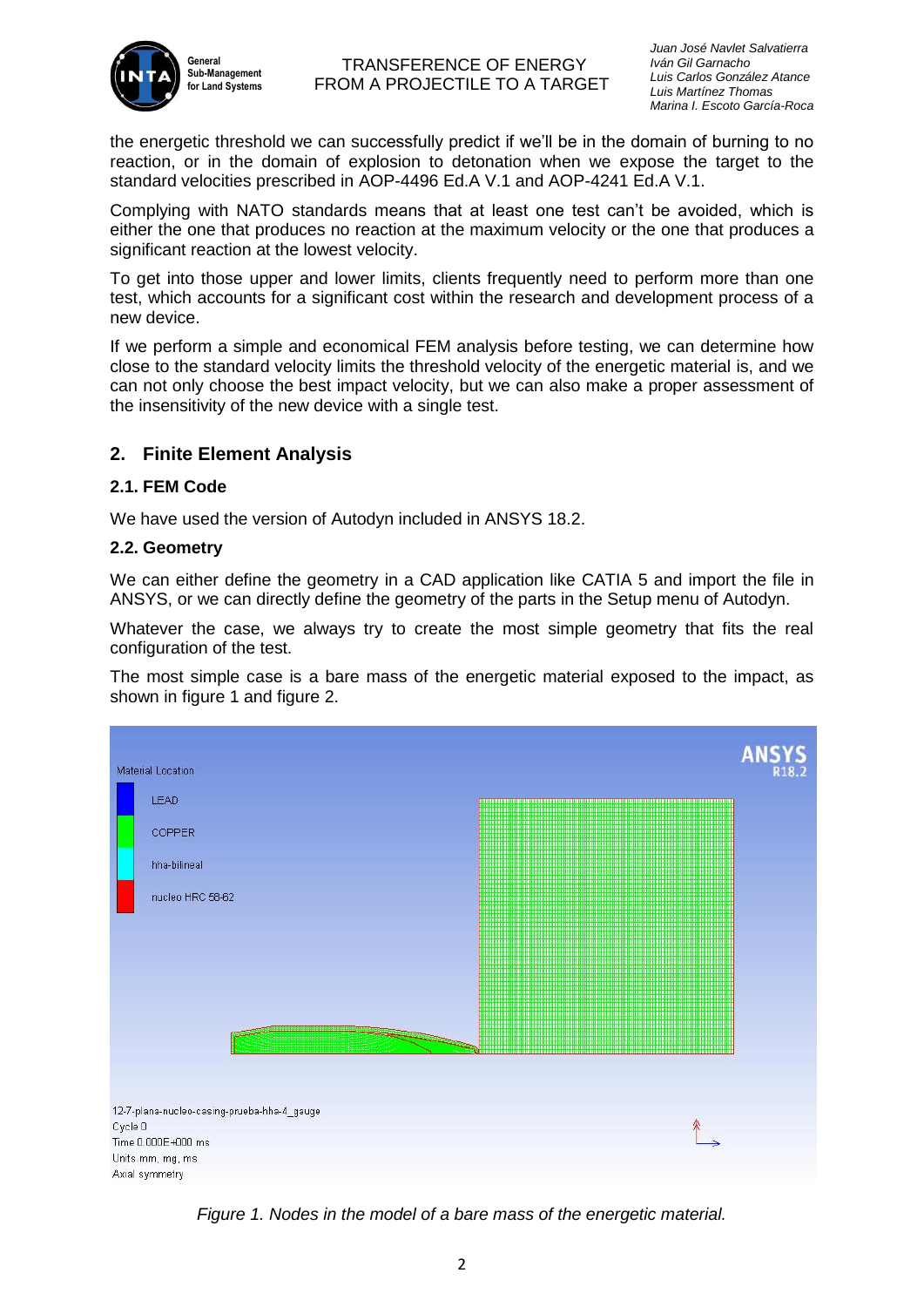

*Juan José Navlet Salvatierra Iván Gil Garnacho Luis Carlos González Atance Luis Martínez Thomas Marina I. Escoto García-Roca*



*Figure 2. Materials of the parts of a bare mass of the energetic material.*

However, the most frequent case is the energetic material inside a container or covered with a hard lining, as shown in figure 3.



*Figure 3. Model of the energetic material inside a case.*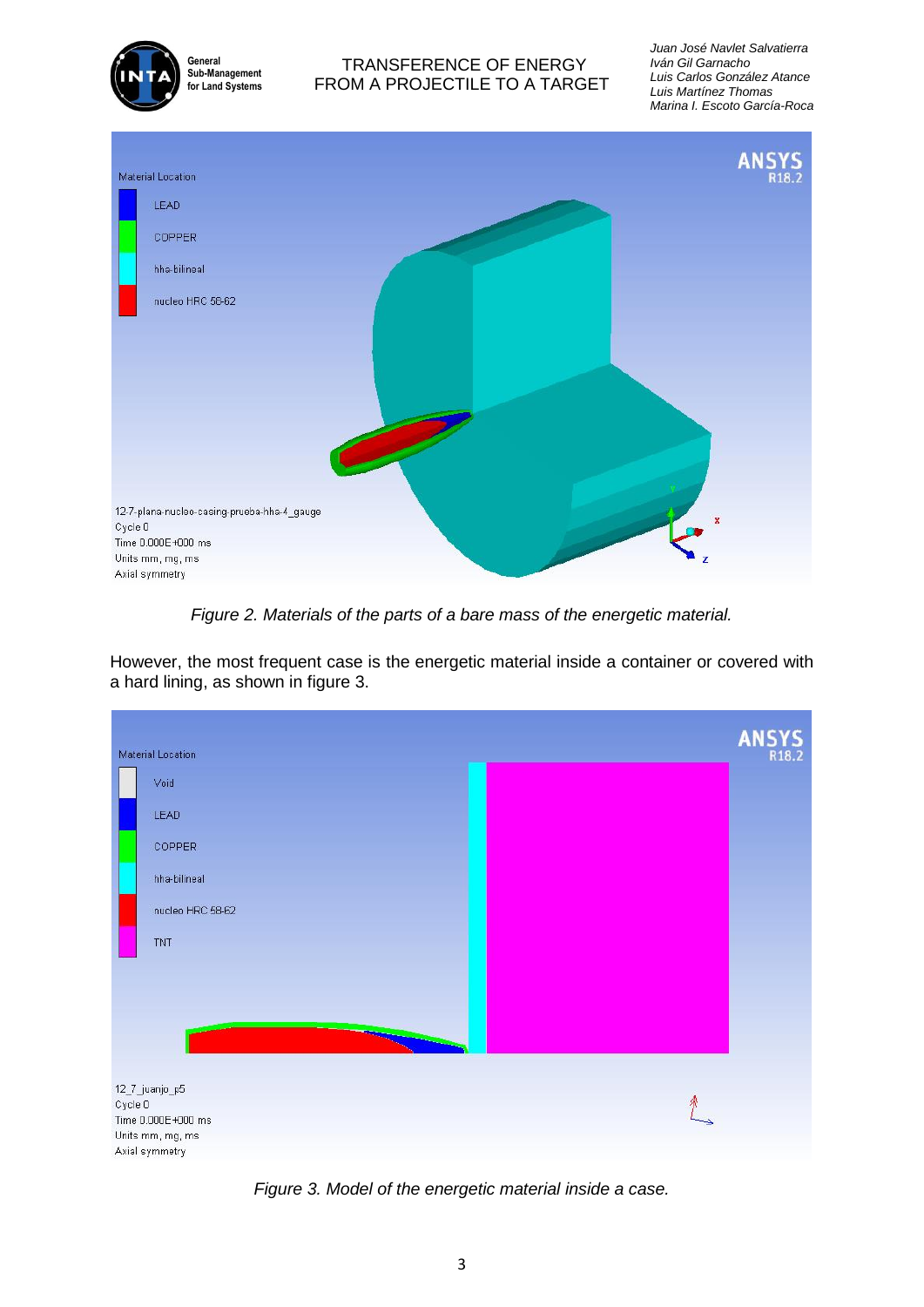

# **2.3. FEM fomulation**

We normally use a Lagrangian formulation for all the parts, but sometimes it's useful to combine both Lagrange and Euler using an ALE formulation (Arbitrary Lagrangian-Eulerian), where the mesh and material deformations are uncoupled. In this case we use Lagrange for the projectile and the shell of the target, and Euler for the explosive composition inside the target, as shown in figure 4.



*Figure 4. Model in ALE formulation.*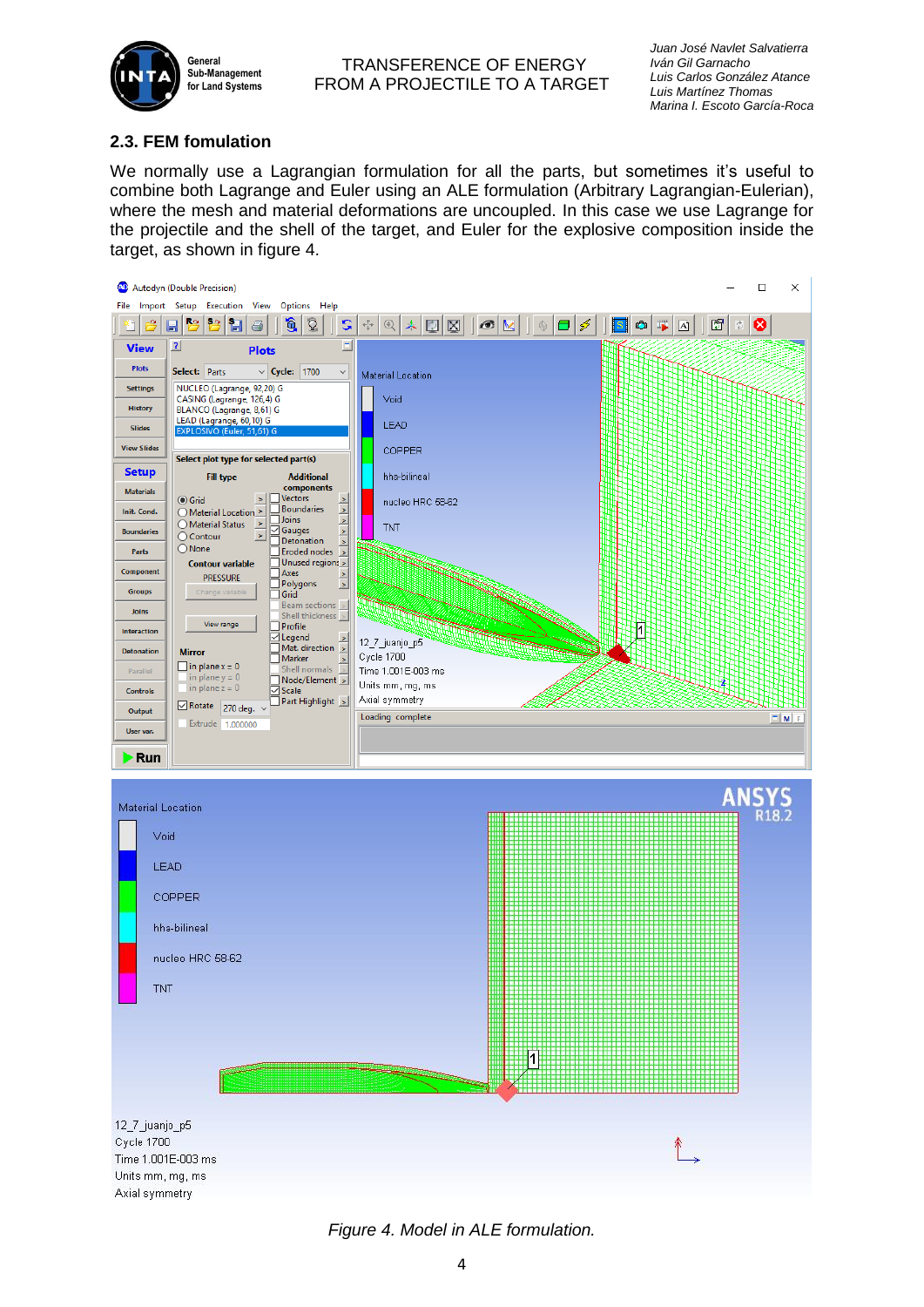

## **2.4. Materials**

The characterization of the physical and chemical properties of the energetic compositions is key, but when it is a new composition it must be the client who provides us with the data.

We've run the model changing the compositions included in the repository of Autodyn and in the data base of MSIAC, and we have concluded that the FEM model is more sensitive to the geometry and the velocity of the threat than to the accurate properties of the energetic composition. Actually, what really makes the difference is the energetic threshold of the chemical reaction.

Most propellants deflagrate the same, and most insensitive compositions react on the basis on a type V (burning) or a Type VI (no reaction).

#### **2.5. Post-processing**

In the case shown in section 2.3 we are running the simulation of the impact of a 12.7 mm AP projectile at an average velocity of 850 m/s with a gauge in the first Eulerian node in contact with the last Lagrangian node of the explosive's casing, that has a thickness of 3.5 mm.

At time = 1 ms, as shown in figure 5, we already have maximum pressure of  $8.10^9$  Pa in the Eulerinan domain measured with gauge 1 (figure 6) due to the conversion of the kinetic energy of the projectile into dynamic pressure when hitting a steel sheet 3.5 mm thick. Without the steel shell, the bullet would just pass through the explosive composition with a minimum pressure, which equals to no reaction at all.



*Figure 5. Pressure field in the Lagrangian and Eulerian domain.*

This means that if we want to avoid the reaction of the explosive, we either need an energetic composition with a  $8.10<sup>9</sup>$  Pa energetic threshold, or we should significantly reduce the thickness of the lining to reduce the pressure. If we change the material in the lining avoiding metals, we can get a significant reduction in the pressure achieved in the explosive mass. If we eliminate the lining, as shown in the chart in figure 7, we have a much lower peak pressure at the impact and pressure disappears as the bullet passes through the energetic mass.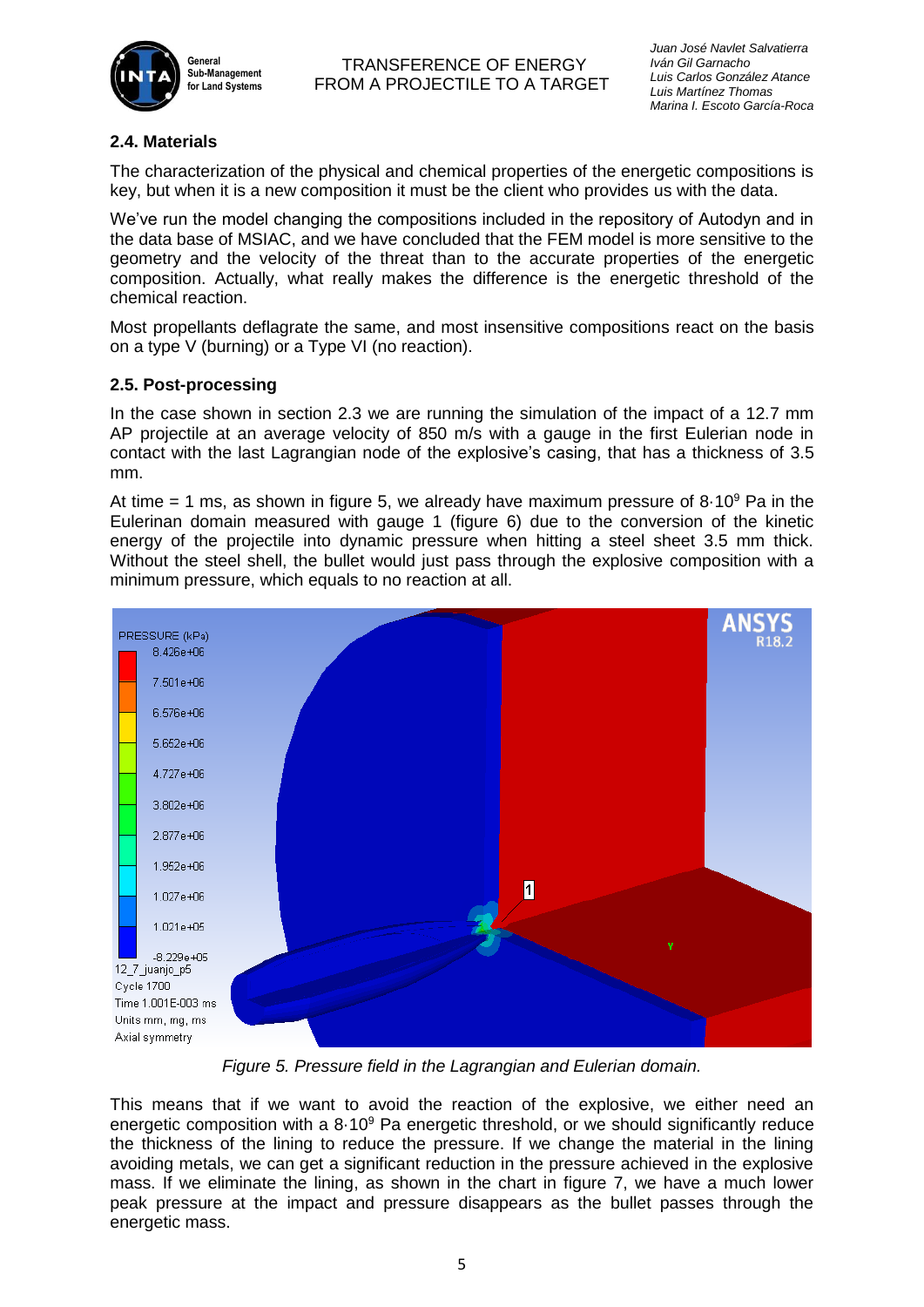

*Figure 6. Pressure with a 3.5 mm shell.* Figure 7. Pressure with a bare target.

If we have a propellant inside the lining instead of an explosive composition, as the reaction energetic threshold of the item is at least 3 orders of magnitude lower, we'll have propulsion. This is what happens to most rocket engines or gas generators in modern missiles. In this case, the immediate reaction of the energetic material prevents the projectile from following the course of a normal penetration in a non-reactive mass with the same mechanical properties, as we can see in figure 8.

If we change the 12.7 mm AP projectile for an AOP-4496 Ed.A V.1 fragment at maximum speed ( $2530 \pm 90$  m/s), pressures grow much more, but the reaction type is the same.

This is the reason why we recommend clients not to start their tests with fragment impacts if any type of significant reaction is expected, because if we start with bullet attacks according to AOP-4241 Ed.A V.1, we'll already get the most adverse reaction possible. Fragment impact, in our experience, never increases the adversity of the reaction in these cases.



*Figure 8. Shell and reaction of the propellant containing the penetration of the projectile.*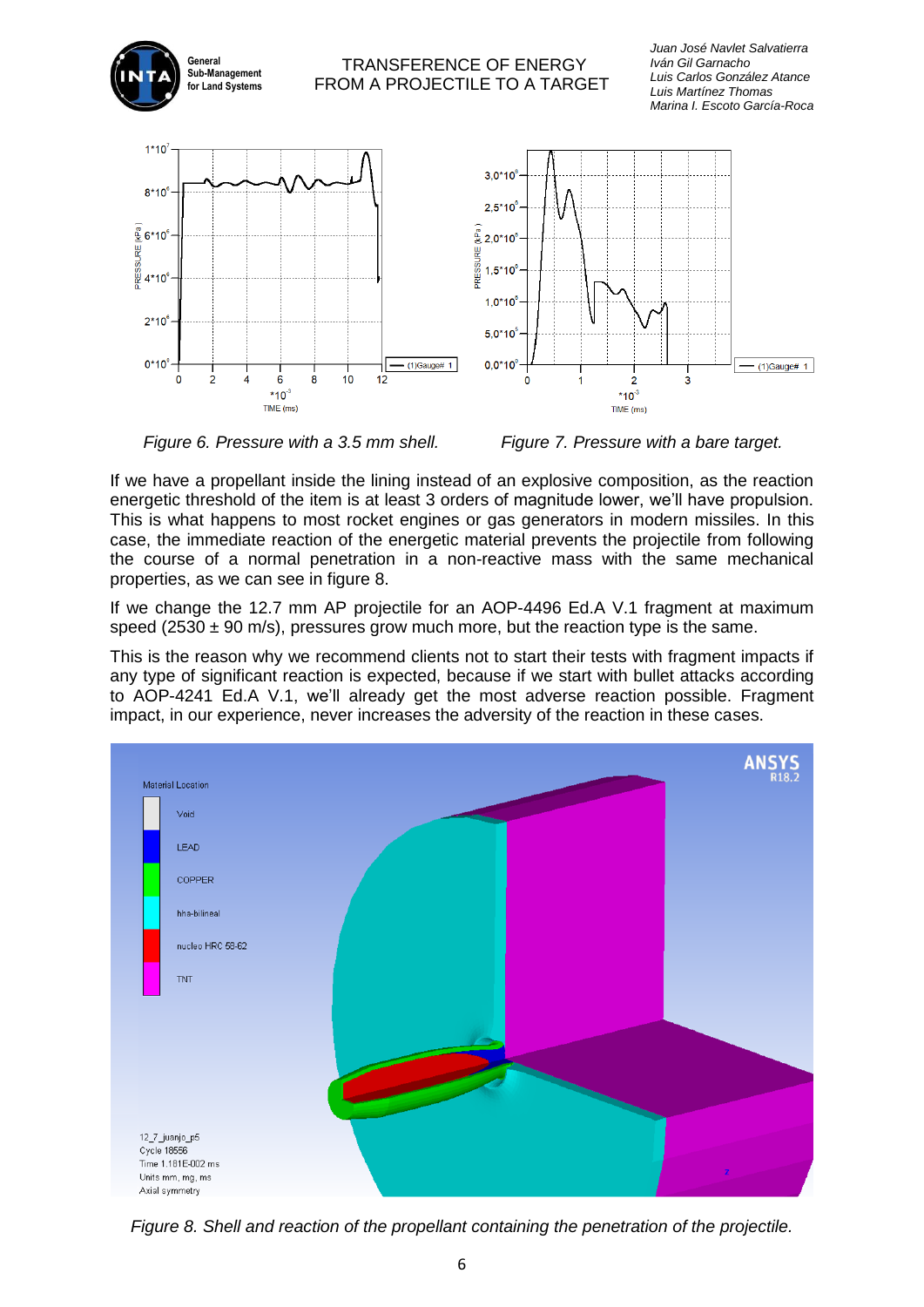

*Juan José Navlet Salvatierra Iván Gil Garnacho Luis Carlos González Atance Luis Martínez Thomas Marina I. Escoto García-Roca*

# **3. Real test**

A bullet impact test according to AOP-4241 Ed.A V.1 was performed on the surface of a rocket engine in our testing facilities in San Martín de la Vega, Madrid, so that the physics of the impact was perfectly coincident to the specifications in the FEM model in section 2.

The test was recorded with a 1,000,000 fps high speed camera, and we could see that the reaction in the energetic material of the rocket engine stated 0,00001 s after the tip of the bullet touched the surface of the rocket engine, as shown in figure 9, just before the bullet started penetrating the target as it was predicted in the theoretical FME model runned with Autodyn, which delivers a post-processed image identical to the real event, as shown in figure 10.



*Figure 9. Initiation of the reaction when the tip of the projectile hits the surface of the motor.*



*Figure 10. Initiation of the reaction according to a FEM model processed with Autodyn.*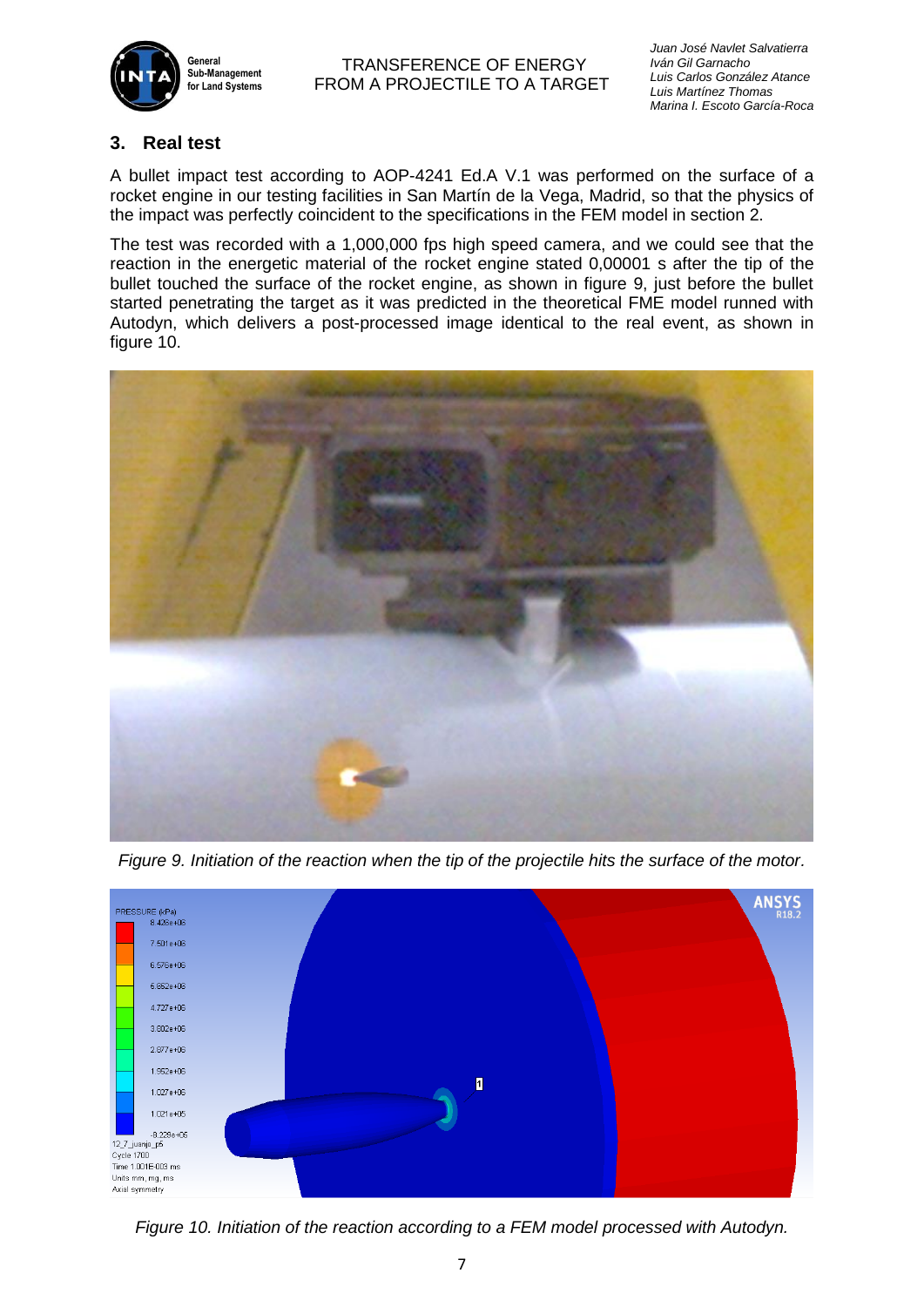

*Juan José Navlet Salvatierra Iván Gil Garnacho Luis Carlos González Atance Luis Martínez Thomas Marina I. Escoto García-Roca*

A second test with a fragment according to AOP-4496 Ed.A V.1 was performed in a second item of the same rocket engine, and the same reaction happened exactly the same way, when the conical tip of the fragment touched the surface of the rocket engine. The whole sequence is shown in figure 11 with a red dotted line showing the trajectory of the fragment in every slate.



*Figure 11. Fragment impact on the surface of a rocket motor.*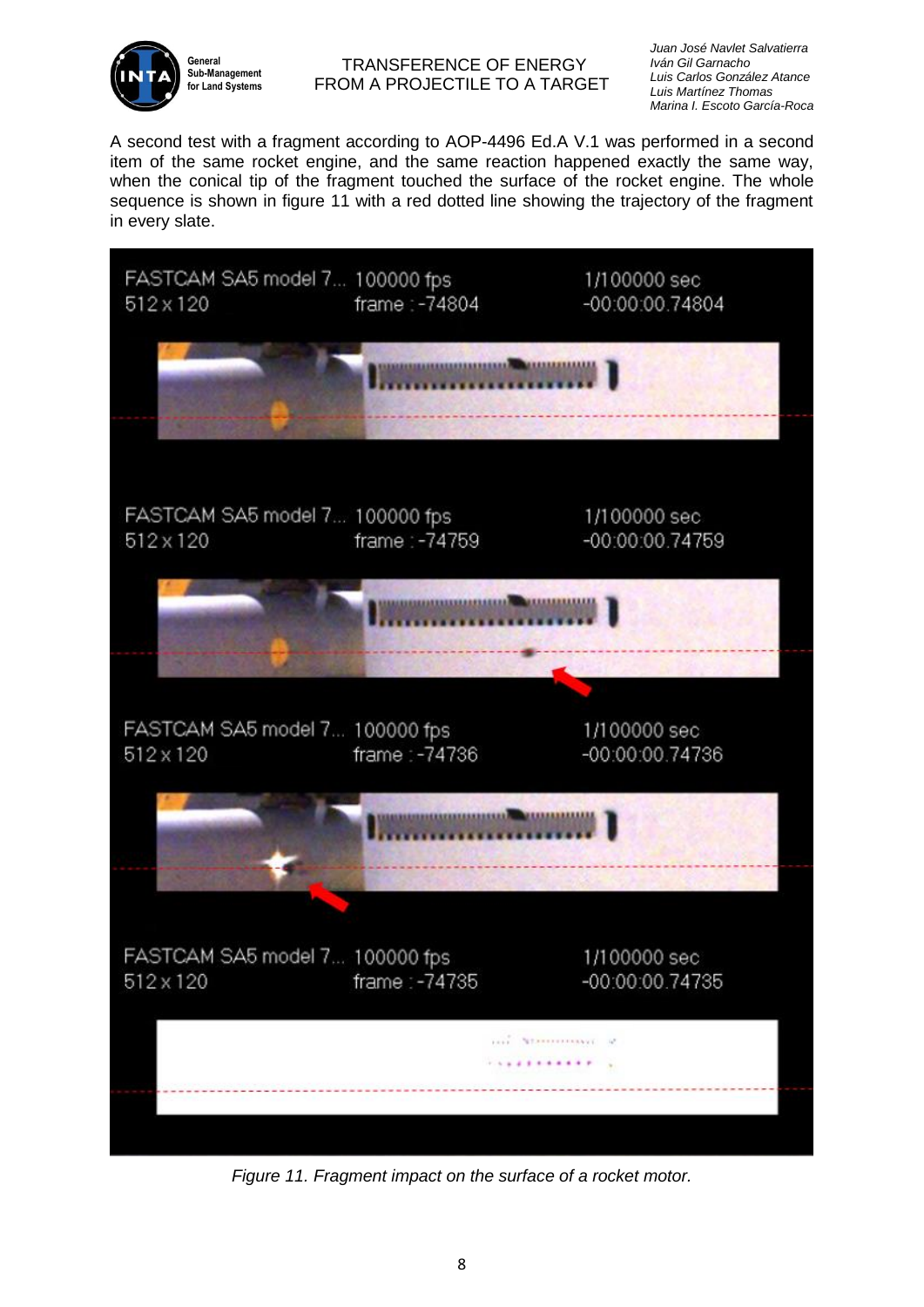

*Juan José Navlet Salvatierra Iván Gil Garnacho Luis Carlos González Atance Luis Martínez Thomas Marina I. Escoto García-Roca*

The fragment impact test was made with a 50 mm powder cannon (figure 12) shooting a 14.3 mm mild-steel right-circular cylindrical fragment with a conical nose inside a four-piece polycarbonate sabot, according to AOP-4496 Ed.A V.1.



*Figure 12. 50 mm powder cannon used in the fragment impact test.*



*Figure 13. Reaction of an item after a fragment impact test.*